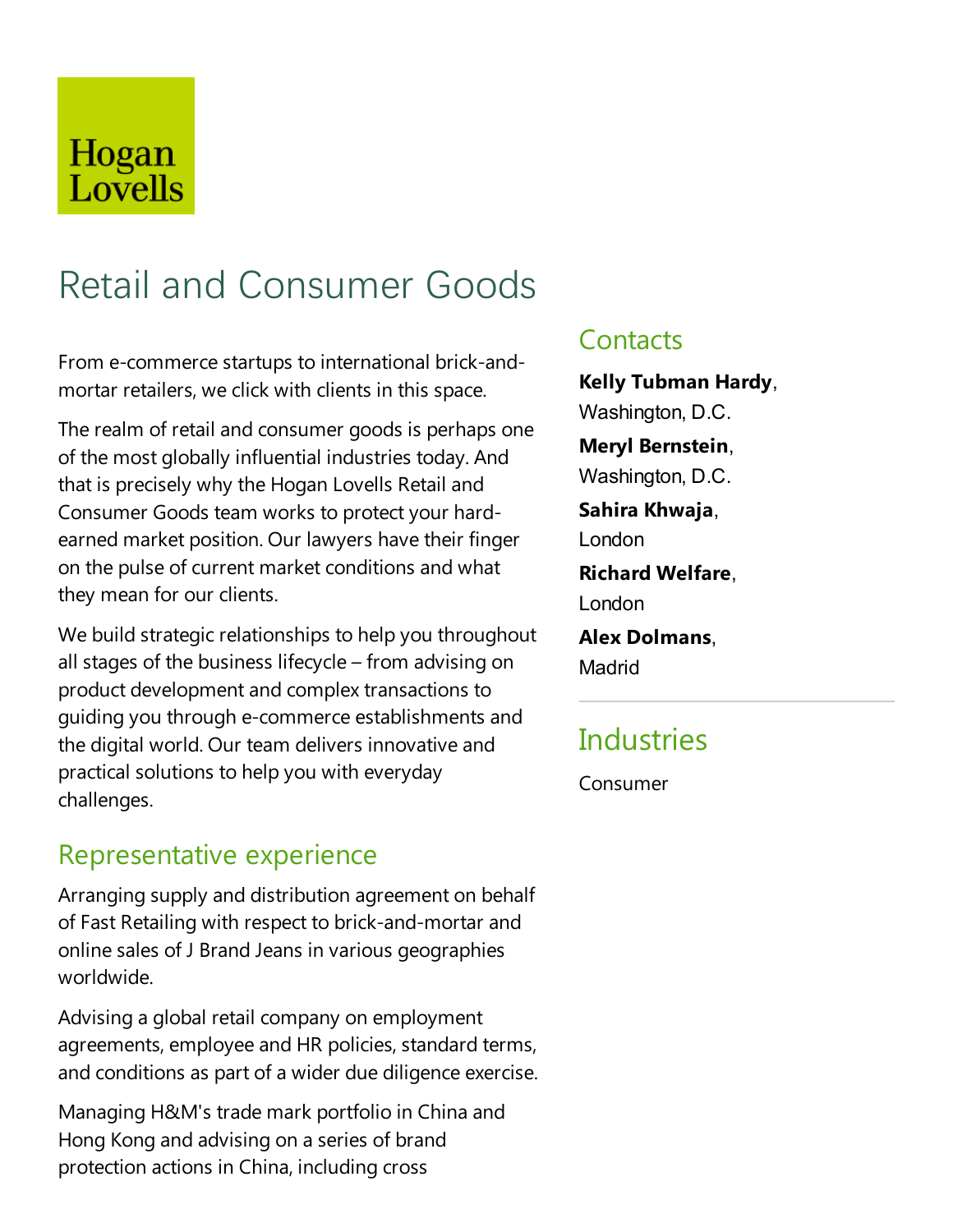investigations, warning letters, administrative raid actions,and civil actions.

Advising a major Russian consumer product company on the potential FCPA exposure in connection with its financing practices.

Walmart on its growth requirements across Mexico, including 39 projects for the establishment of Wal-Mart's stores across the country.

Advising aleading luxury e-commerce website on all customer-facing terms and conditions and commercial agreements with vendors, including providing counsel on litigation risks associated therewith.

Representing an online retailer in the UK appeal in relation to the use of trademarks as search terms in its onlinesearch function.

Advising PayPal on a US\$125 m investment into Pine Labs, India's largest retail payment platform, alongside Temasek (the sovereign wealth fund of the Singapore government).

Representing an international hair care company in a trademark infringement lawsuit filed against the company's co-founder referring to an infringement of a trademark in an Instagram post.

Advising aleading French mass-retail group in relation to the restructuring of its activities.

## Latest thinking and events

#### Published Works

Luxury brands rethink e-commerce strategies as pandemic crimps in-store retail Global Legal Post

#### **Webinar**

Consumer Horizons Webinar:Trading in 2021: How the Consumer Industry Should Navigate a Stormy Trade Environment

#### Sponsorships and Speaking Engagements